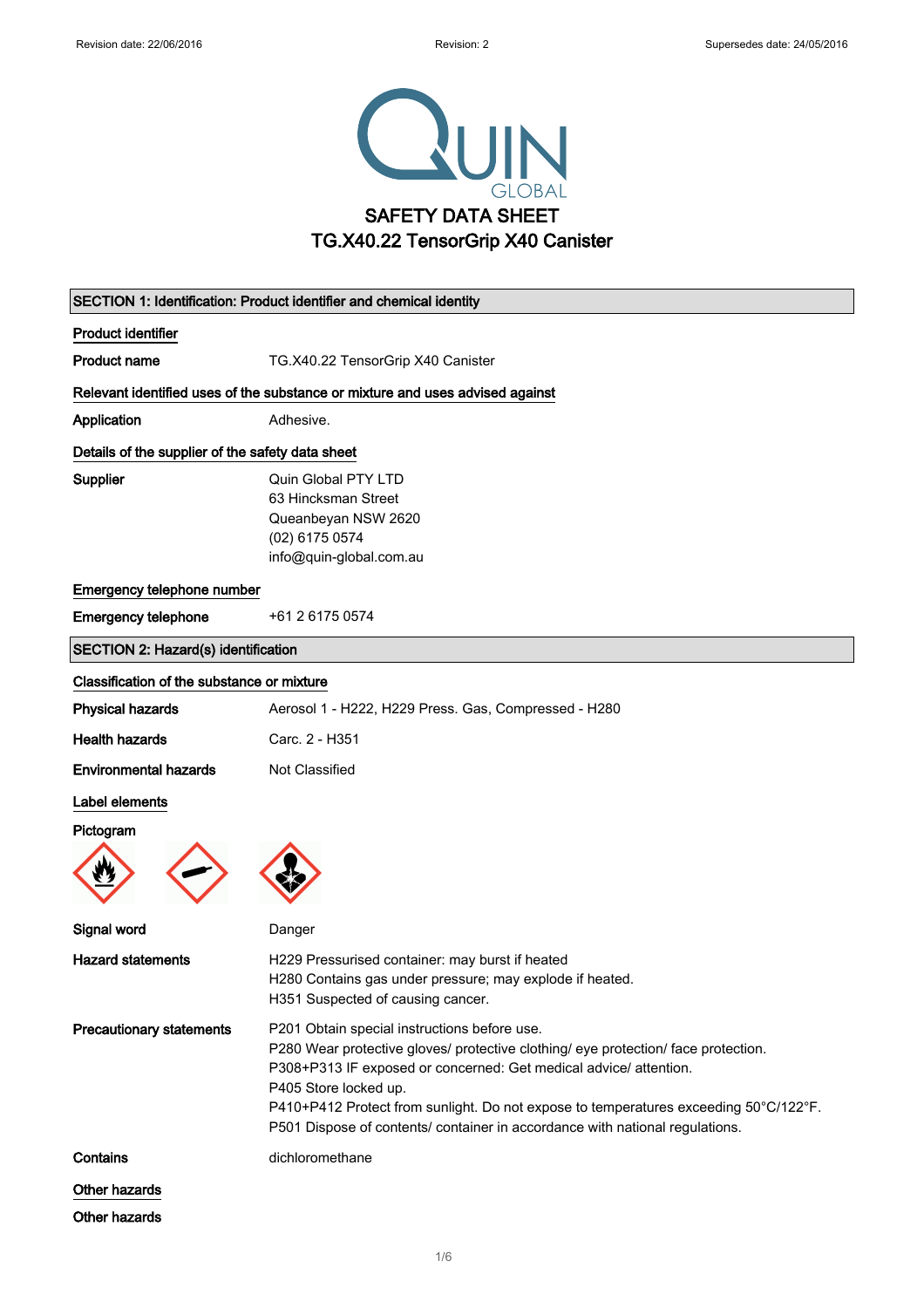# SECTION 3: Composition and information on ingredients

#### **Substances**

# Mixture Statement

| dichloromethane                  | 30-60% |
|----------------------------------|--------|
| CAS number: 75-09-2              |        |
| Classification<br>Carc. 2 - H351 |        |
| Carbon dioxide                   | 5-10%  |
|                                  |        |
| CAS number: 124-38-9             |        |

The full text for all hazard statements is displayed in Section 16.

# SECTION 4: First aid measures

#### Description of first aid measures

| Inhalation                                                  | Get medical attention immediately. Move affected person to fresh air and keep warm and at<br>rest in a position comfortable for breathing. Place unconscious person on their side in the<br>recovery position and ensure breathing can take place. Loosen tight clothing such as collar,<br>tie or belt.                                                                                                                                                                                                        |
|-------------------------------------------------------------|-----------------------------------------------------------------------------------------------------------------------------------------------------------------------------------------------------------------------------------------------------------------------------------------------------------------------------------------------------------------------------------------------------------------------------------------------------------------------------------------------------------------|
| Ingestion                                                   | Get medical attention immediately. In the unlikely event of ingestion GET medical attention<br>immediately. Move affected person to fresh air and keep warm and at rest in a position<br>comfortable for breathing. Place unconscious person on their side in the recovery position and<br>ensure breathing can take place. Do not induce vomiting. Never give anything by mouth to an<br>unconscious person. Promptly get affected person to drink large volumes of water to dilute the<br>swallowed chemical. |
| <b>Skin Contact</b>                                         | Remove contamination with soap and water or recognised skin cleansing agent. Consult a<br>physician for specific advice. Continue to rinse for at least 15 minutes and get medical<br>attention. If adhesive bonding occurs, do not force skin apart. Promptly flush contaminated<br>skin with water. Promptly remove clothing if soaked through and flush the skin with water.                                                                                                                                 |
| Eye contact                                                 | Get medical attention immediately. Continue to rinse. Only remove contact lenses if the<br>person is conscious, coherent and they can remove them themselves                                                                                                                                                                                                                                                                                                                                                    |
| Most important symptoms and effects, both acute and delayed |                                                                                                                                                                                                                                                                                                                                                                                                                                                                                                                 |
| Inhalation                                                  | Absorption through the lungs can occur causing symptons similar to those of ingestion.                                                                                                                                                                                                                                                                                                                                                                                                                          |
| Ingestion                                                   | Ingestion may cause severe irritation of the mouth, the oesophagus and the gastrointestinal<br>tract. May cause stomach pain or vomiting. Swallowing concentrated chemical may cause<br>severe internal injury.                                                                                                                                                                                                                                                                                                 |
| <b>Skin contact</b>                                         | Prolonged and frequent contact may cause redness and irritation. May cause skin irritation.                                                                                                                                                                                                                                                                                                                                                                                                                     |
| Eye contact                                                 | May cause eye irritation.                                                                                                                                                                                                                                                                                                                                                                                                                                                                                       |
|                                                             | Indication of any immediate medical attention and special treatment needed                                                                                                                                                                                                                                                                                                                                                                                                                                      |
| Notes for the doctor                                        | Treat symptomatically. Show this safety data sheet to the doctor in attendance                                                                                                                                                                                                                                                                                                                                                                                                                                  |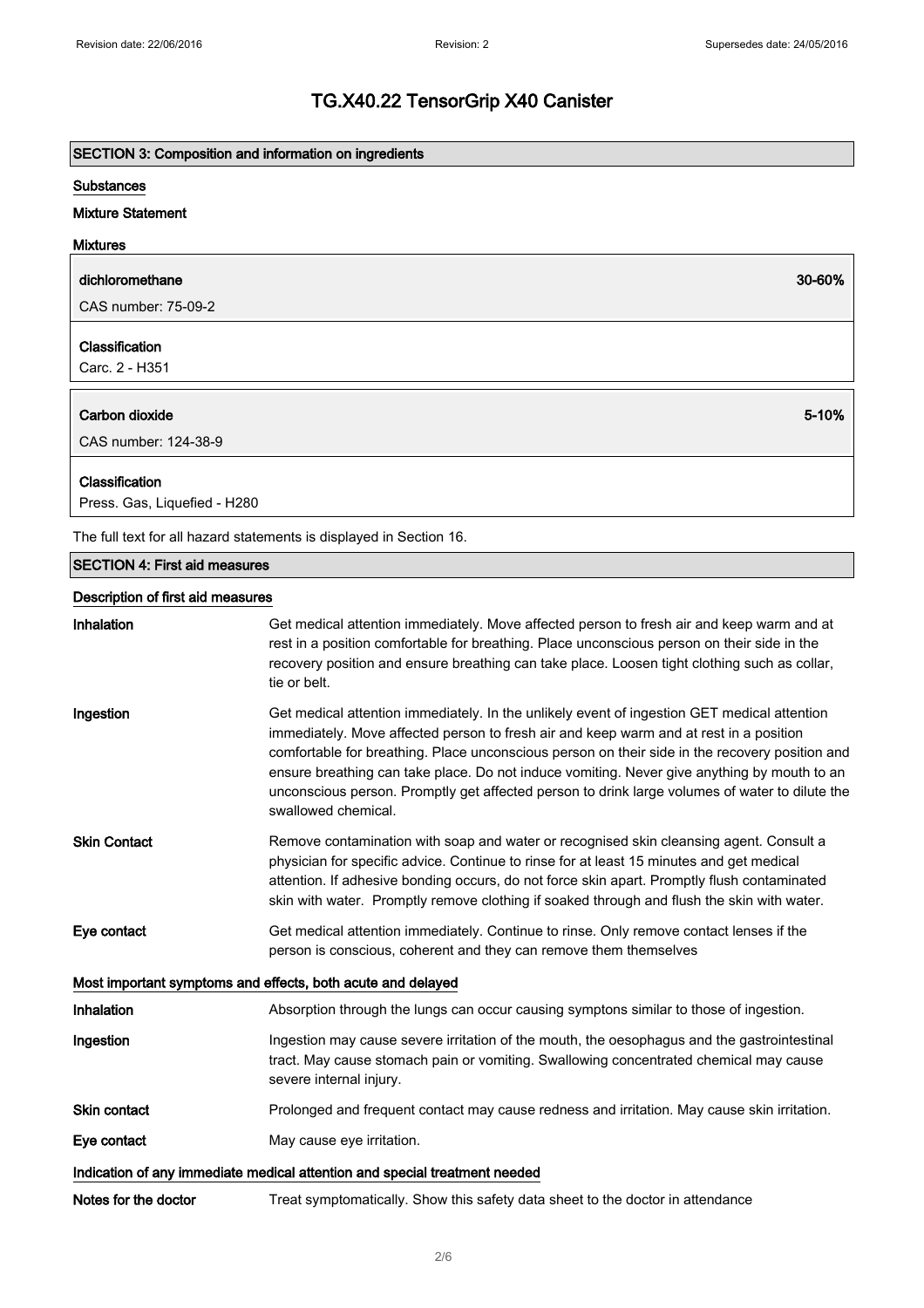| <b>SECTION 5: Firefighting measures</b>                      |                                                                                                                                                                                                                 |
|--------------------------------------------------------------|-----------------------------------------------------------------------------------------------------------------------------------------------------------------------------------------------------------------|
| <b>Extinguishing media</b>                                   |                                                                                                                                                                                                                 |
| Suitable extinguishing media                                 | Extinguish with alcohol-resistant foam, carbon dioxide or dry powder. Cool aerosol containers<br>exposed to heat with water spray and remove container, if no risk is involved.                                 |
| Unsuitable extinguishing<br>media                            | Do not use water jet as an extinguisher, as this will spread the fire.                                                                                                                                          |
| Special hazards arising from the substance or mixture        |                                                                                                                                                                                                                 |
| <b>Hazardous combustion</b><br>products                      | Thermal decomposition or combustion may liberate carbon oxides and other toxic gases or<br>vapours.                                                                                                             |
| Advice for firefighters                                      |                                                                                                                                                                                                                 |
| Special protective equipment<br>for firefighters             | Wear positive-pressure self-contained breathing apparatus (SCBA) and appropriate protective<br>clothing.                                                                                                        |
| <b>Hazchem Code</b>                                          | 2ZE                                                                                                                                                                                                             |
| <b>SECTION 6: Accidental release measures</b>                |                                                                                                                                                                                                                 |
|                                                              | Personal precautions, protective equipment and emergency procedures                                                                                                                                             |
| <b>Personal precautions</b>                                  | For personal protection, see Section 8.                                                                                                                                                                         |
| <b>Environmental precautions</b>                             |                                                                                                                                                                                                                 |
| <b>Environmental precautions</b>                             | perfumes Contain spillage with sand, earth or other suitable non-combustible material.                                                                                                                          |
| Methods and material for containment and cleaning up         |                                                                                                                                                                                                                 |
| Methods for cleaning up                                      | Contain spillage with sand, earth or other suitable non-combustible material. Dispose of waste<br>to licensed waste disposal site in accordance with the requirements of the local Waste<br>Disposal Authority. |
| Reference to other sections                                  |                                                                                                                                                                                                                 |
| Reference to other sections                                  | For personal protection, see Section 8. For waste disposal, see Section 13.                                                                                                                                     |
|                                                              | SECTION 7: Handling and storage, including how the chemical may be safely used                                                                                                                                  |
| Precautions for safe handling                                |                                                                                                                                                                                                                 |
| <b>Usage precautions</b>                                     | Provide adequate ventilation. Avoid contact with skin, eyes and clothing. Avoid inhalation of<br>vapours and spray/mists. Clean equipment and the work area every day.                                          |
| Conditions for safe storage, including any incompatibilities |                                                                                                                                                                                                                 |
| <b>Storage precautions</b>                                   | Keep container in a well-ventilated place. Keep container tightly closed. Aerosol cans: Must<br>not be exposed to direct sunlight or temperatures above 50°C.                                                   |
| Storage class                                                | Flammable compressed gas storage.                                                                                                                                                                               |
| Specific end use(s)                                          |                                                                                                                                                                                                                 |
| Specific end use(s)                                          | The identified uses for this product are detailed in Section 1.2.                                                                                                                                               |
| <b>SECTION 8: Exposure controls and personal protection</b>  |                                                                                                                                                                                                                 |
| <b>Control parameters</b>                                    |                                                                                                                                                                                                                 |
| Occupational exposure limits                                 |                                                                                                                                                                                                                 |
| Carbon dioxide                                               |                                                                                                                                                                                                                 |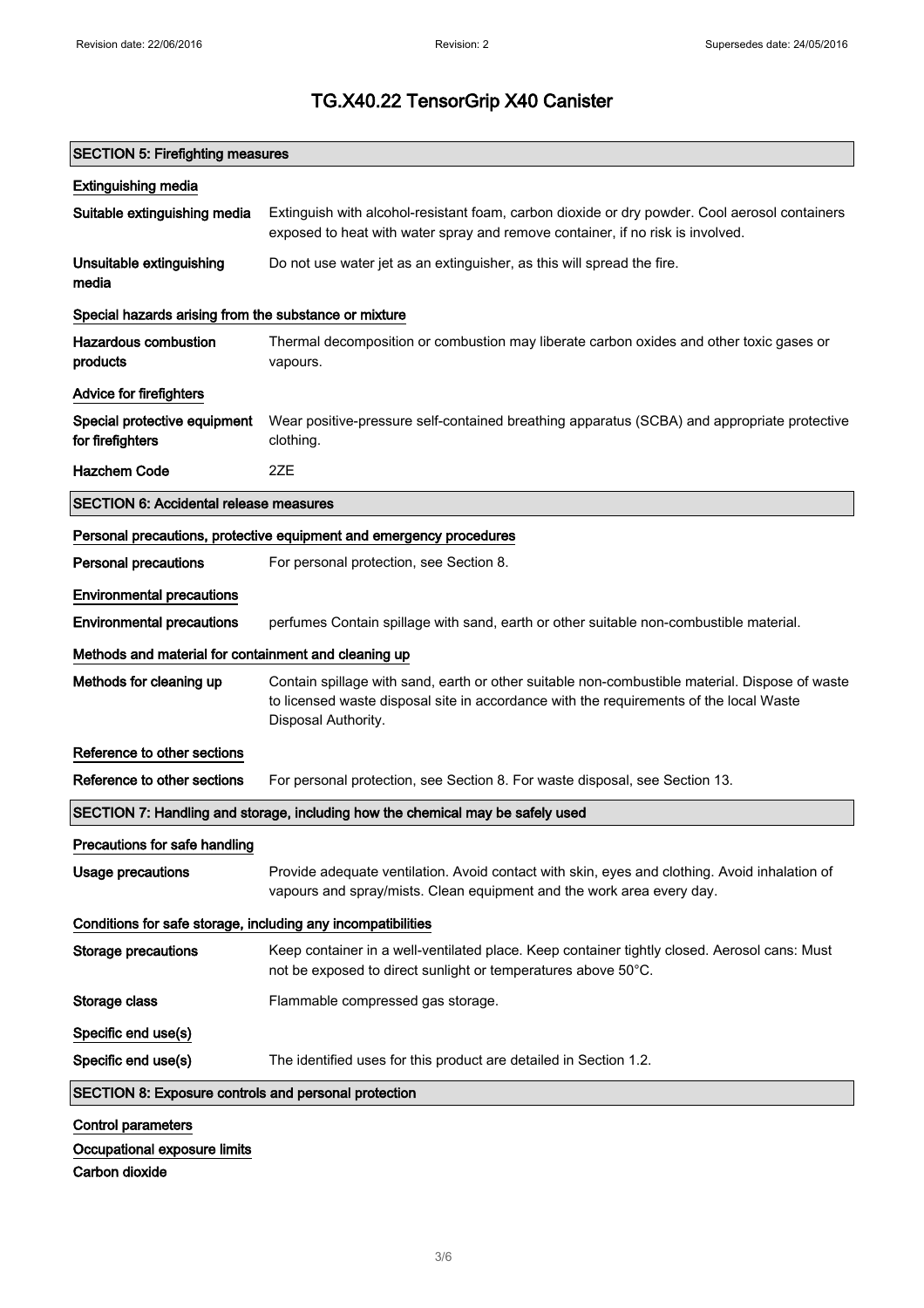Long-term exposure limit (8-hour TWA): 12500 ppm 22500 mg/m<sup>3</sup> in coal mines Short-term exposure limit (15-minute):  $30000$  ppm  $54000$  mg/m<sup>3</sup> in coal mines Long-term exposure limit (8-hour TWA): 5000 ppm 9000 mg/m<sup>3</sup> Short-term exposure limit (15-minute): 30000 ppm 54000 mg/m<sup>3</sup>

# Exposure controls

#### Protective equipment





| Appropriate engineering<br>controls | Avoid inhalation of vapours and spray/mists. Observe any occupational exposure limits for the<br>product or ingredients. As this product contains ingredients with exposure limits, process<br>enclosures, local exhaust ventilation or other engineering controls should be used to keep<br>worker exposure below any statutory or recommended limits, if use generates dust, fumes,<br>gas, vapour or mist. |
|-------------------------------------|---------------------------------------------------------------------------------------------------------------------------------------------------------------------------------------------------------------------------------------------------------------------------------------------------------------------------------------------------------------------------------------------------------------|
| Eye/face protection                 | The following protection should be worn: Chemical splash goggles or face shield.                                                                                                                                                                                                                                                                                                                              |
| Hand protection                     | Considering the data specified by the glove manufacturer, check during use that the gloves<br>are retaining their protective properties and change them as soon as any deterioration is<br>detected. For repeated exposure use Viton or 4H chemical gloves, the user must COSHH risk<br>assess to determine the correct glove.                                                                                |
| <b>Respiratory protection</b>       | If ventilation is inadequate, suitable respiratory protection must be worn. If exposure levels are<br>likely to be exceeded, use a full face mask fitted with an organic AXP3 filter for short term low<br>level exposures. For long term or high level exposures, compressed airline breathing<br>apparatus should be used.                                                                                  |

#### SECTION 9: Physical and chemical properties

#### Information on basic physical and chemical properties

| Appearance                                      | Aerosol.                                                                        |
|-------------------------------------------------|---------------------------------------------------------------------------------|
| Colour                                          | Clear.                                                                          |
| Odour                                           | Characteristic.                                                                 |
| <b>Evaporation rate</b>                         | Fast                                                                            |
| <b>Relative density</b>                         | 1.2                                                                             |
| Solubility Value (g/100g H2O<br>$20^{\circ}$ C) | Insoluble in water                                                              |
| <b>Oxidising properties</b>                     | Does not meet the criteria for classification as oxidising.                     |
| Other information                               | Not applicable.                                                                 |
| <b>SECTION 10: Stability and reactivity</b>     |                                                                                 |
| <b>Reactivity</b>                               | Stable at normal ambient temperatures and when used as recommended.             |
| <b>Stability</b>                                | Stable at normal ambient temperatures and when used as recommended.             |
| Possibility of hazardous<br>reactions           | Hazardous reactions will not occur under normal transport or storage conditions |
| Conditions to avoid                             | Avoid heat, flames and other sources of ignition.                               |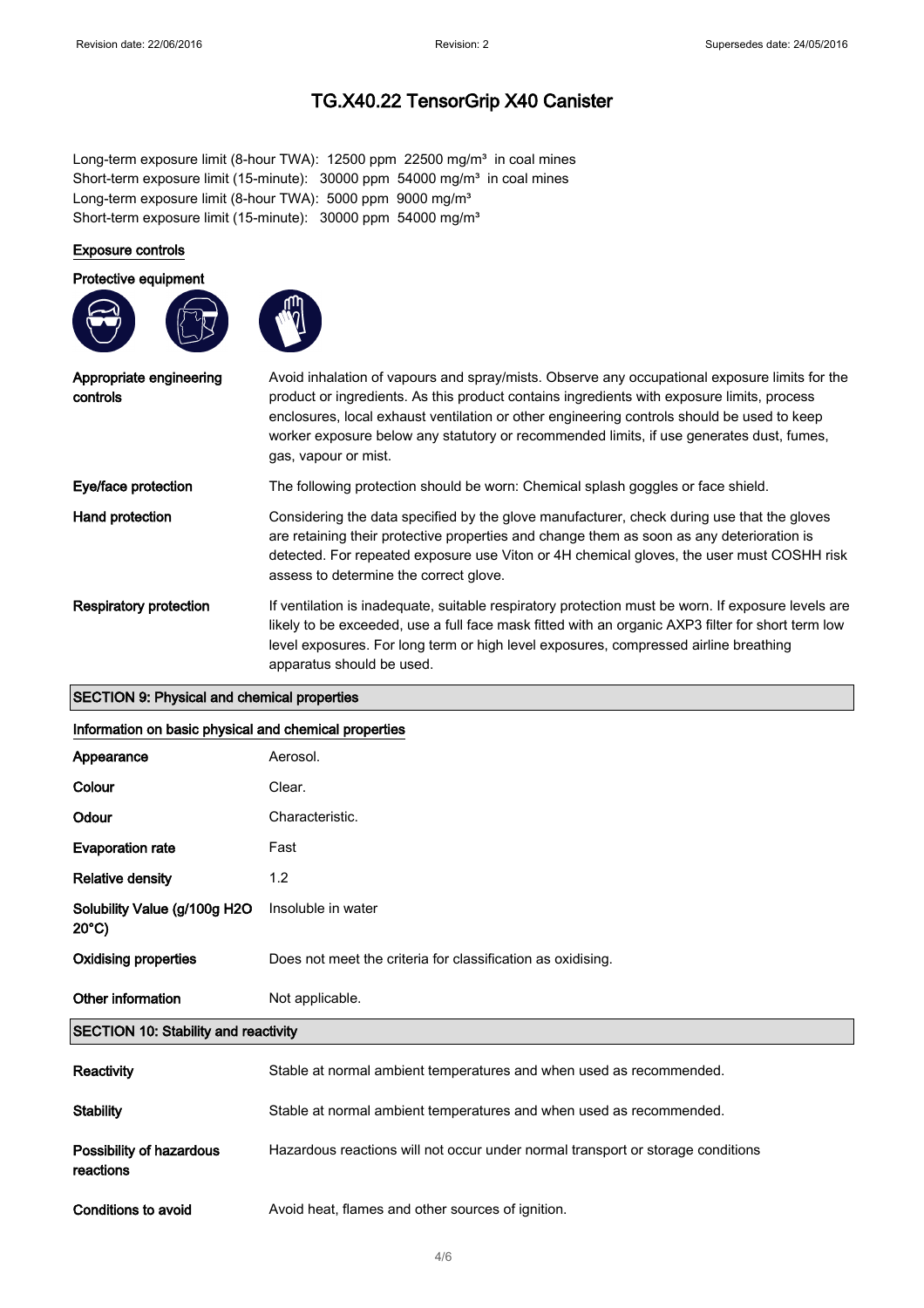| <b>Materials to avoid</b>                                                | Strong oxidising agents. Strong acids.                                                                                         |
|--------------------------------------------------------------------------|--------------------------------------------------------------------------------------------------------------------------------|
| Hazardous decomposition<br>products                                      | Thermal decomposition or combustion may liberate carbon oxides and other toxic gases or<br>vapours.                            |
| <b>SECTION 11: Toxicological information</b>                             |                                                                                                                                |
| Information on toxicological effects                                     |                                                                                                                                |
| Acute toxicity - oral<br>Acute toxicity oral (LD <sub>50</sub><br>mg/kg) | 5,350.0                                                                                                                        |
| <b>Species</b>                                                           | Rat                                                                                                                            |
| ATE oral (mg/kg)                                                         | 5,350.0                                                                                                                        |
| <b>SECTION 12: Ecological Information</b>                                |                                                                                                                                |
| <b>Toxicity</b>                                                          | There are no data on the ecotoxicity of this product.                                                                          |
| Persistence and degradability                                            |                                                                                                                                |
| Persistence and degradability                                            | The product is moderately biodegradable.                                                                                       |
| <b>Bioaccumulative potential</b><br><b>Bioaccumulative Potential</b>     | No data available on bioaccumulation.                                                                                          |
|                                                                          |                                                                                                                                |
| Mobility in soil<br><b>Mobility</b>                                      | Volatile.                                                                                                                      |
| <b>Results of PBT and vPvB assessment</b>                                |                                                                                                                                |
| <b>Results of PBT and vPvB</b>                                           | This product does not contain any substances classified as PBT or vPvB.                                                        |
| assessment                                                               |                                                                                                                                |
| Other adverse effects                                                    |                                                                                                                                |
| Other adverse effects                                                    | Not applicable.                                                                                                                |
| <b>SECTION 13: Disposal considerations</b>                               |                                                                                                                                |
| Waste treatment methods                                                  |                                                                                                                                |
| <b>Disposal methods</b>                                                  | Dispose of waste to licensed waste disposal site in accordance with the requirements of the<br>local Waste Disposal Authority. |
| <b>SECTION 14: Transport information</b>                                 |                                                                                                                                |
| UN number                                                                |                                                                                                                                |
|                                                                          |                                                                                                                                |
| UN No. (ADG)                                                             | 3500                                                                                                                           |
| UN No. (IMDG)                                                            | 3500                                                                                                                           |
| UN No. (ICAO)                                                            | 3500                                                                                                                           |
| UN proper shipping name                                                  |                                                                                                                                |
| Proper shipping name (ADG)                                               | CHEMICAL UNDER PRESSURE, N.O.S. (DICHLOROMETHANE)                                                                              |
| Proper shipping name<br>(IMDG)                                           | CHEMICAL UNDER PRESSURE, N.O.S. (DICHLOROMETHANE)                                                                              |